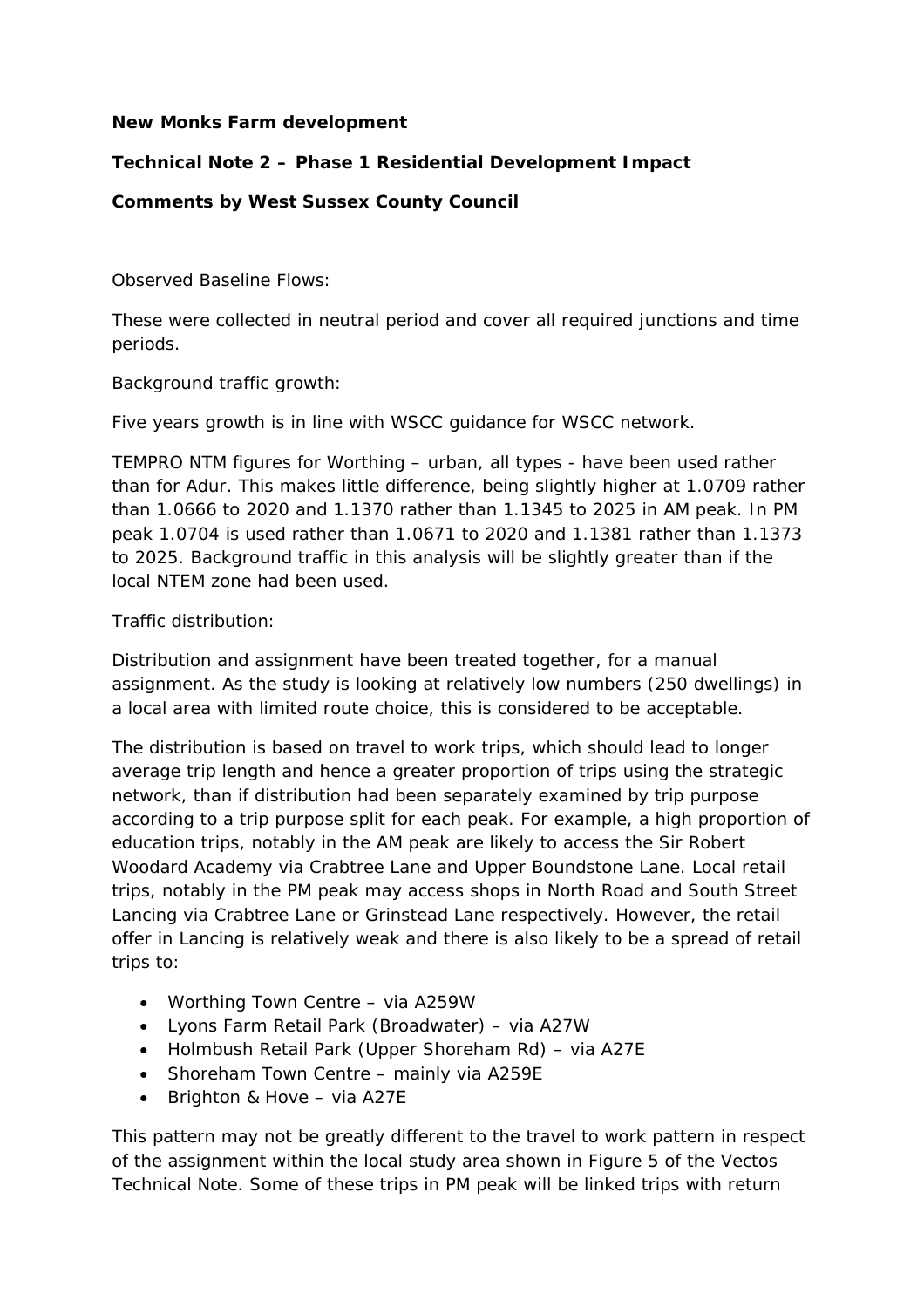from work, with the choice of shopping location used based largely or partly on convenience for minimising diversion from normal work to home route.

On this basis, I do not consider it necessary to request a separate gravity model analysis of distribution and assignment for non-commuter home-based trips in respect of this particular analysis to support a Local Plan allocation. This may well, however, be appropriate in future to support discussions leading towards an outline planning application for the full site.

It would be useful to have some map based information showing the minimum travel cost paths used to determine which locations to west (e.g. Worthing neighbourhoods) route via A27, A259 or Crabtree Lane and which to east (e.g. Southwick, Portslade) route via A27/A270 or A259. Paragraph 2.10 suggests that traffic to Shoreham town centre may have been routed via A27/A283 and that traffic to the west may have been routed via Crabtree Lane, even if it joins A27 later at Busticle Lane or elsewhere. Directions on Google Maps, using "depart at" 8-8:30am and 5pm and an origin point on Mash Barn Lane do not support either of these contentions, suggesting instead that:

- fastest traffic routes to A27 in Worthing or Sompting Road join A27 from Grinstead Lane, with Crabtree Lane picking up traffic to Sompting and the part of Broadwater which can be accessed by avoiding A27.
- Traffic to Shoreham Town centre has equally competing routes via A259 or A27, sensitive to which street in the town centre is selected as the destination (I looked at locations of car park entries).

This indicates that the traffic using the A27 / Grinstead Lane / Manor Road roundabout to/from the east may have been over-represented, but that using this junction to/from the west is likely to have been under-represented in favour of Crabtree Lane. It may be helpful for these assumptions to be examined further via a sensitivity test. This would, of course also affect the balance of turning movements at the Grinstead Lane / Mash Barn Lane / Crabtree Lane junctions.

Vectos have decided to do a worst case assessment on the Grinstead Lane / Mash Barn Lane / Crabtree Lane junction by routing all development trips through this junction, whilst in reality a proportion would use the Curvins Way junction. This has the merit of making the assignment easier to follow, but does mean that fewer conflicts are modelled at the Curvins Way junction. It is therefore important to assess whether the Curvins Way junction would operate with a sufficiently large reserve capacity that it would not require a sensitivity test with a different assignment of generated trips, which would model a greater number of conflicting turns from development generated traffic.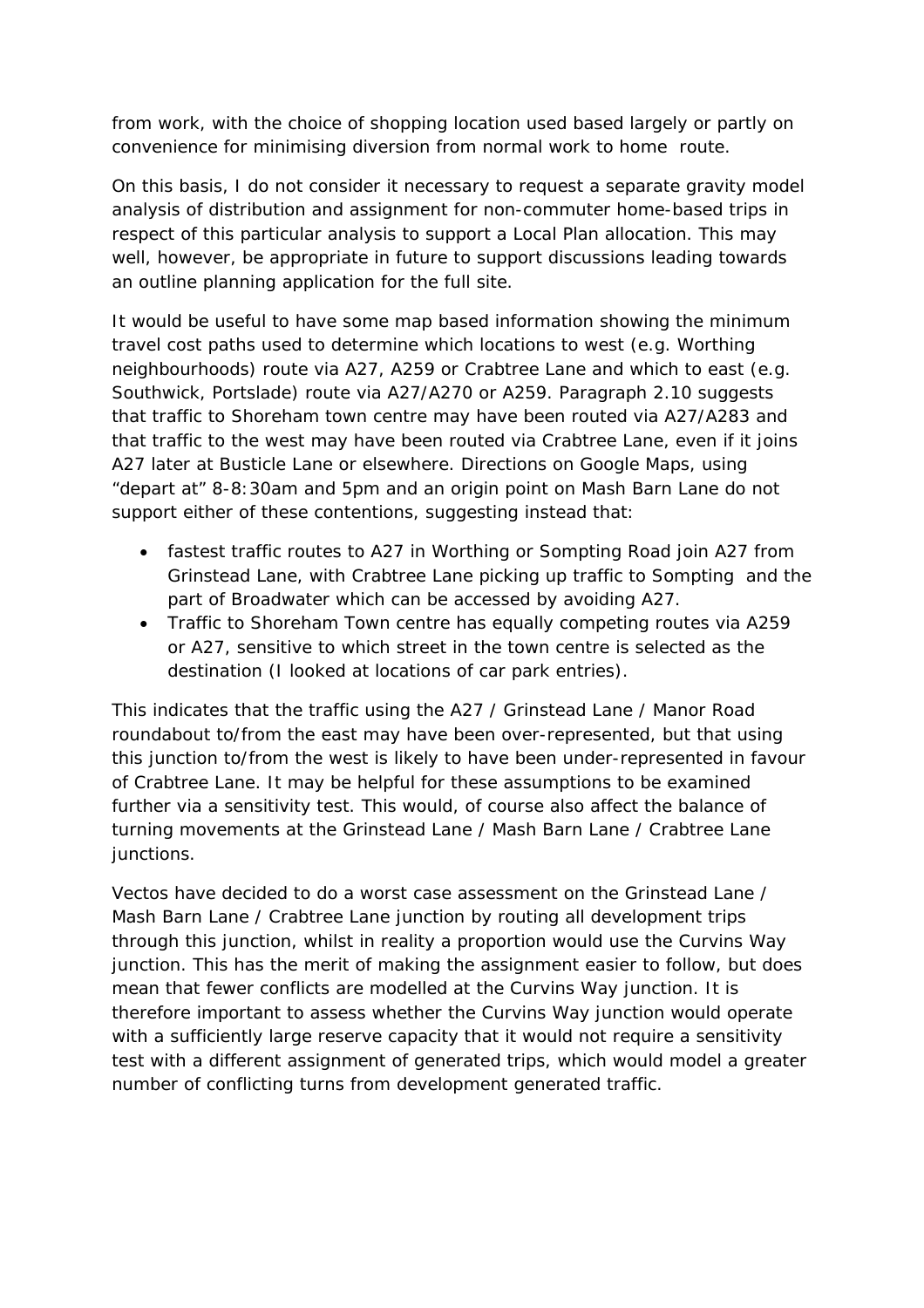## *Traffic Generation*

The re-use of trip generation rates from the Adur Local Plan and Shoreham Harbour Transport Study was agreed between Vectos and WSCC for consistency of consideration of the development between the two studies. The generated trips flow from this decision and are therefore agreed.

# *Traffic Impact*

The junction turning flow increases at the Grinstead Lane / Curvins Lane junction and the A27 roundabout are at the TA threshold level of 50 vehicles per hour (vph) at the most affected entry arm (this uses a post NPPF relaxation from previous WSCC guidance of 30vph to reflect the criterion of severe impact in NPPF, rather than material impact in the 2007 DfT TA guidance). The flow increases at the Mash Barn Lane junction are higher at 80vph in AM peak but at TA threshold level in PM peak. This demonstrates the need to undertake junction capacity analysis, but also indicates that there is not a need to expand the study area to take in additional junctions, as flow changes further from the development will be under threshold levels.

## *Junction Capacity Assessments*

The use of the Junctions 8 software package and the forecast scenarios are supported.

## *Grinstead Lane / Mash Barn Lane / Crabtree Lane*

The geometric inputs to the junction assessment match sufficiently against remeasurement from the County Council's GIS browser.

The summary tables only present results for RFC and queues. The highest RFC in the AM peak is 0.72 and in the PM peak 0.57. Queues are under 3 vehicles. The detailed results show that the delays per vehicle for straight ahead and right turns from Crabtree Lane in both peaks and from Mash Barn Lane in AM peak are above 30 seconds but below one minute, which reduces the level of service to "E" but is within County Council acceptable standards for non-strategic roads.

This junction has a "worst case" assessment of impacts from Mash Barn Lane due to the assignment of all development flows through this junction.

Conclusion: From the evidence presented, there is no reason to anticipate that the junction would not be able process additional demand from a development of 250 homes, prior to opening of a second point of access onto the A27 or provision of mitigation to highway capacity. A sensitivity test of the assignment of development generated trips would be unlikely to greatly alter this picture as the main change would be between turning movements on Mash Barn Lane which share the same entry lane.